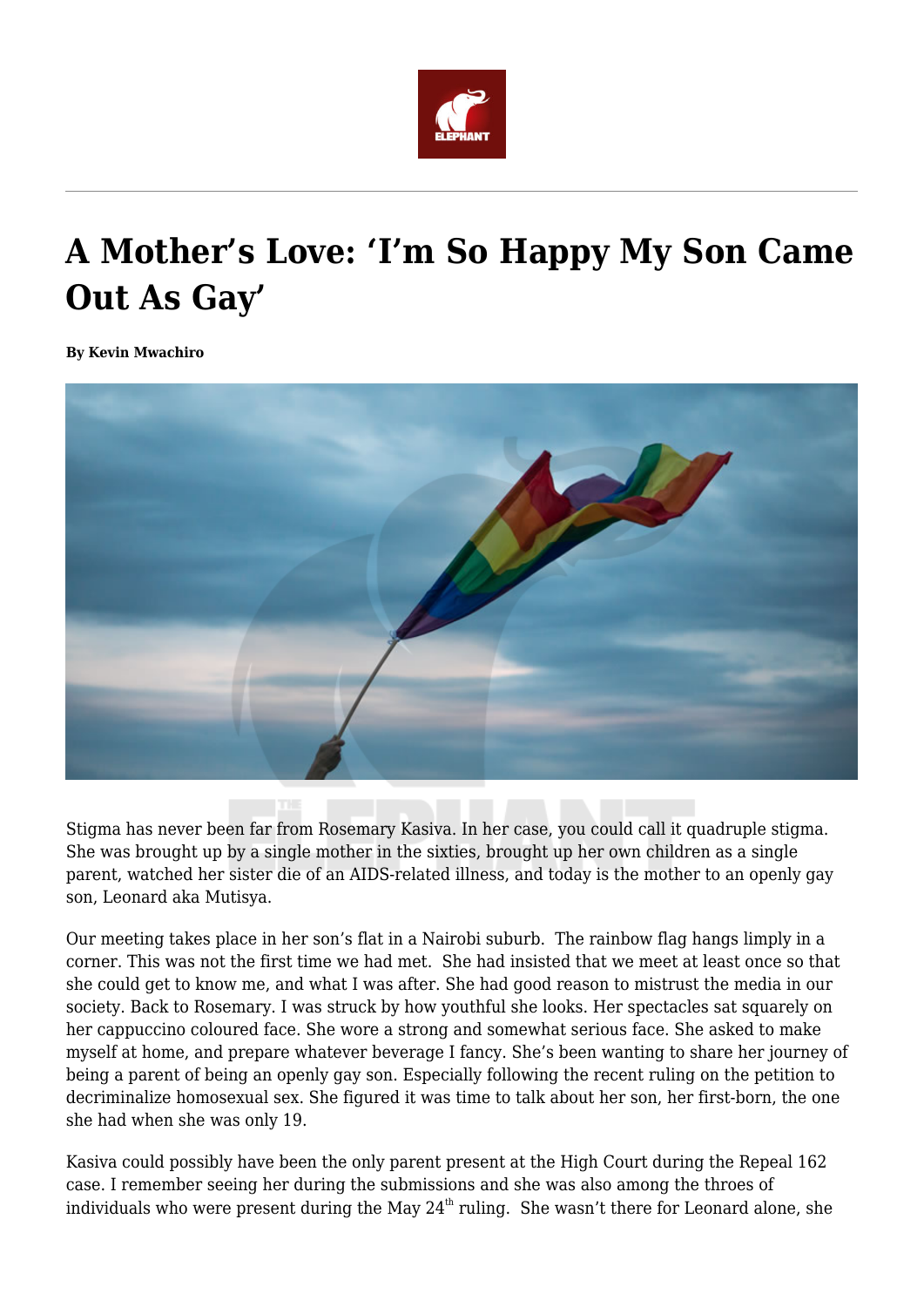wasn't there for the queer community alone either; she too had a stake in the judgement.

"I'm glad Leonard and I can talk openly about gay relationships, marriages and having children within the gay setting," says Kasiva. "We share posts on everything and I sometimes question why I was so mad when he came out. This has been the best thing that has happened to both of us. There are no secrets we now relate honestly and openly."

I know many other queer individuals who would love to hear their own parents utter those words. I know I would. There is acceptance, respect, and love in this home. Kasiva does not hide the deep love she has for Leonard and his siblings. But she is very protective of her children. Trust does not come easy to her. She has been hurt once to many times.

First, her sister. She tells me she wishes that when she had the same resolve to fight for her sister who died of an HIV-related illness the same way she now defends Leonard and his brothers.

"We faced stigma at the hospitals that I took my sister to. We were afraid then. When she died, who stood with us? No one," she says. "I [wish I] would have made sure she would have gotten the best treatment and maybe she would have still been here. There was a lot of stigma and fear surrounding us. Now I am not willing to sacrifice any member of my family at the expense of the world."

See where she is coming from?

We have the flat to ourselves, as both mother and son didn't want to impede each other during the interview. Kasiva has her cup of chai, I've got my *kahawa* and for then, she gives me the precious gift of time. Time to re-open memories and remember her journey and subsequently, transformation.

Kasiva describes herself as a Nairobi hustler through and through. This city is her home. She was born in Pumwani Hospital, raised at the BAT Village in Bahati, in the Eastlands area and spent most of her adult life in Dagoretti, until recently when she migrated to Athi River. But she still commutes daily into the city for business and for church on Sunday. She had also made the trek into the city for this interview.

Kasiva beams with pride as she remembers how Leonard was a very smart child. He excelled academically both in primary and secondary school and earned himself a scholarship to study in Singapore and then the United States. She describes him as a gentle and obedient child. The ideal first born, though he suffered from a number of health challenges during his early childhood. She remembers he preferred playing with dolls more than cars or more 'boys toys'. It was shocking at first but she opted to continue buying the toys that he preferred. She didn't think much of it. It seemed like just a preference to her back then, something that didn't warrant much fuss.

As she recalls Leonard's formative years, there were little incidents here and there that hinted he was different, but she was dismissive of them. Like the time he had a close friend in primary school and during their Standard 8 exams, she came across success cards from this particular boy to Leonard. They had love hearts and affectionate messages. Leonard told her they were just friends.

However, it was not until many years later when Leonard was studying abroad did the matters of his orientation resurface. He had come back home for holiday from Singapore with a male friend and they went to the Maasai Mara together. While they were away, Leonard's church friends came home to inquire on his whereabouts. When she told them that his away with a male friend, their reaction surprised her. She suspects that they knew Leonard was gay but she herself thought nothing of their interest in her son and his travel companion. To her, Leonard had just brought a friend who wanted to experience his friend's home country.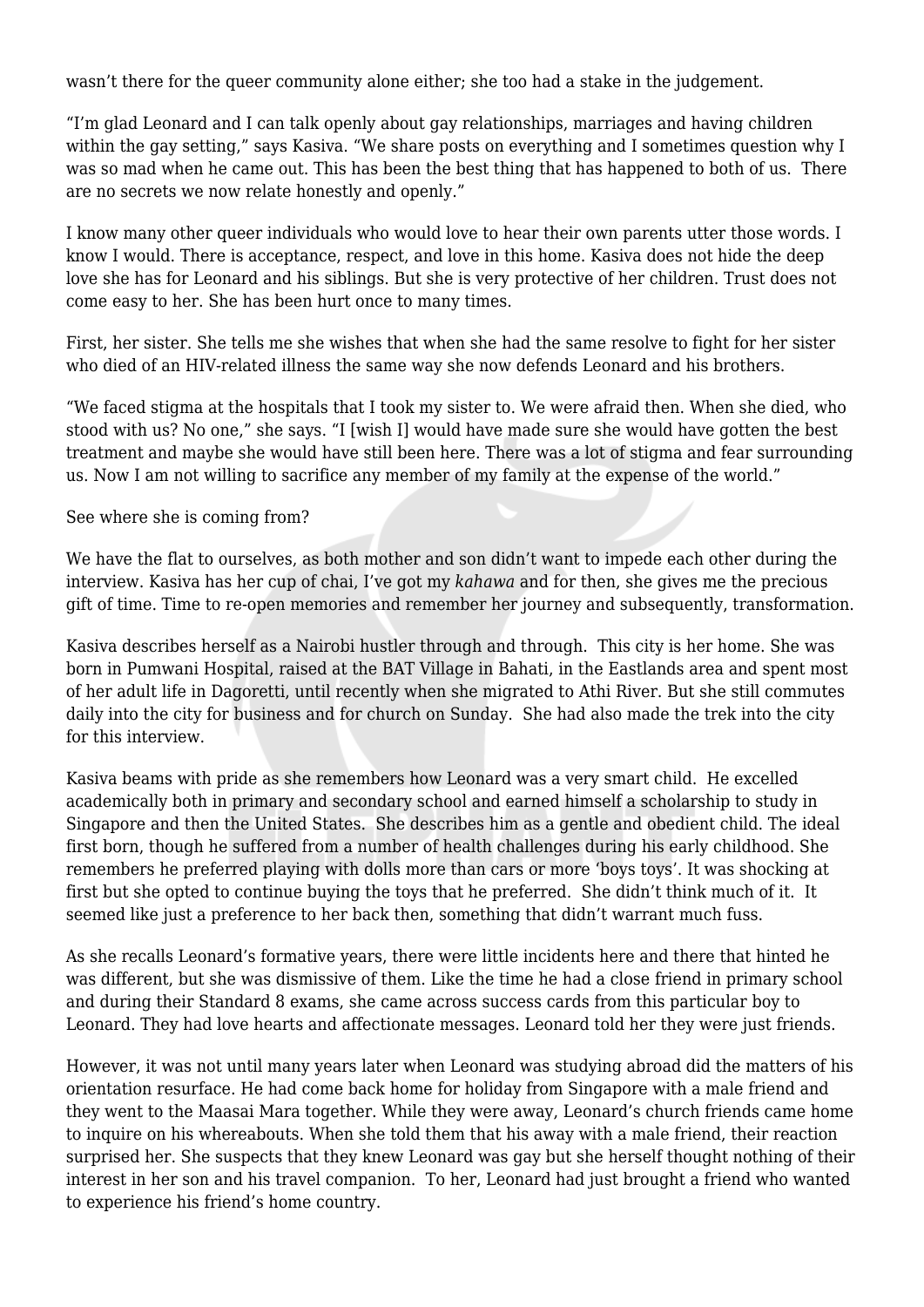It was not until 2010 when Leonard came home unexpectedly from the US, where he was studying at the time, that things did begin to unravel proper. His university had been in touch with her a few times before asking her to intervene as Leonard seemed to be struggling academically. Leonard was halfway through his studies at this time, but he didn't seem committal about his return to America. There was always an excuse for the delay, until after he came out clean. She remembers him saying he was considering celibacy and informing his mother that he didn't like girls, not in 'that' way.

"I hope you don't like boys?" she remembers asking. His response to her was, "Unfortunately I do." As she recalls this conversation, she falls back into the sofa. She remembers that the revelation was painful. She tells me that she fired her son with a barrage of questions and even threatened to beat him. She verbally abused him, berated him and expressed her disappointment. Some of the answers to her inquisition were greeted with silence, and some revealed the bitter truth. One such truth was that some of the individuals with whom Leonard had gay encounters were also within the church. Her church. Their church. The church where Leonard and his brothers served in ministry. The family church. The sense of betrayal from within and outside her home was immense. Did everyone but her know of her son's sexuality, she asked herself. Had people within the church managed to 'recruit' her son, she wondered.

They say hindsight is 20/20, and as Rosemary reflects on that moment, she tells me she regrets her reaction and wishes she'd have acted better. She describes the family as close-knit and expresses disappointment that she had not created an environment for Leonard to come clean about his sexuality earlier.

It was also around this time, she says, that Leonard got involved in activism. This added fuel to her fire. She hated the gay community for having 'recruited' her son and also from detracting him from his studies in the US. She recalls how Leonard's coming out may have affected his brothers, as she hints their grades slipped around this time due to the tension that had come out in the home. Pun intended.

An ultimatum was issued. She categorically told Leonard that he could only live in her house if she renounced his homosexuality. Then one day, he stepped out and never came back home. It was a harrowing six months that followed. There was no contact, nor knowledge of his whereabouts. Phone calls and text messages went unanswered. Some of these texts demanded that he came back home or else she was going to set the police on him. Leonard remained *mteja* all through this period.

"I lost so much weight during this time. Eventually, through my own networks and the rumour mill, I found out that Leonard was in Kisumu. I was on a matatu almost immediately once I got this news." I'm astounded at the clarity at which she remembers things. She remembers it was a Prestige Shuttle that she travelled on. The two samosas and tea that she had for breakfast and the five hours she spent walking around Kisumu. She believed that Leonard was living as a street person and she was somehow convinced was going to meet someone, anyone, who would know him. Maybe he now went by the name of Mutisya. I must mention she had never been to Kisumu before and had presumed that is was the size of Machakos (it is much bigger). Her words, not mine.

She admits there was a mixture of naivety, bravery, and desperation during this expedition. The fact that Leonard was AWOL was a secret that was known only to her and her other two sons. Not even her mother – Leonard's grandmother – knew. She wanted him back and still hoped he would resume his studies.

Kasiva was relentless in trying to contact Leonard. She kept on sending him messages. She endured numerous sleepless nights. She'd rack her brain, wondering what her son was doing in Kisumu, whether he was homeless, and what he is eating. There is nothing like a mother's love.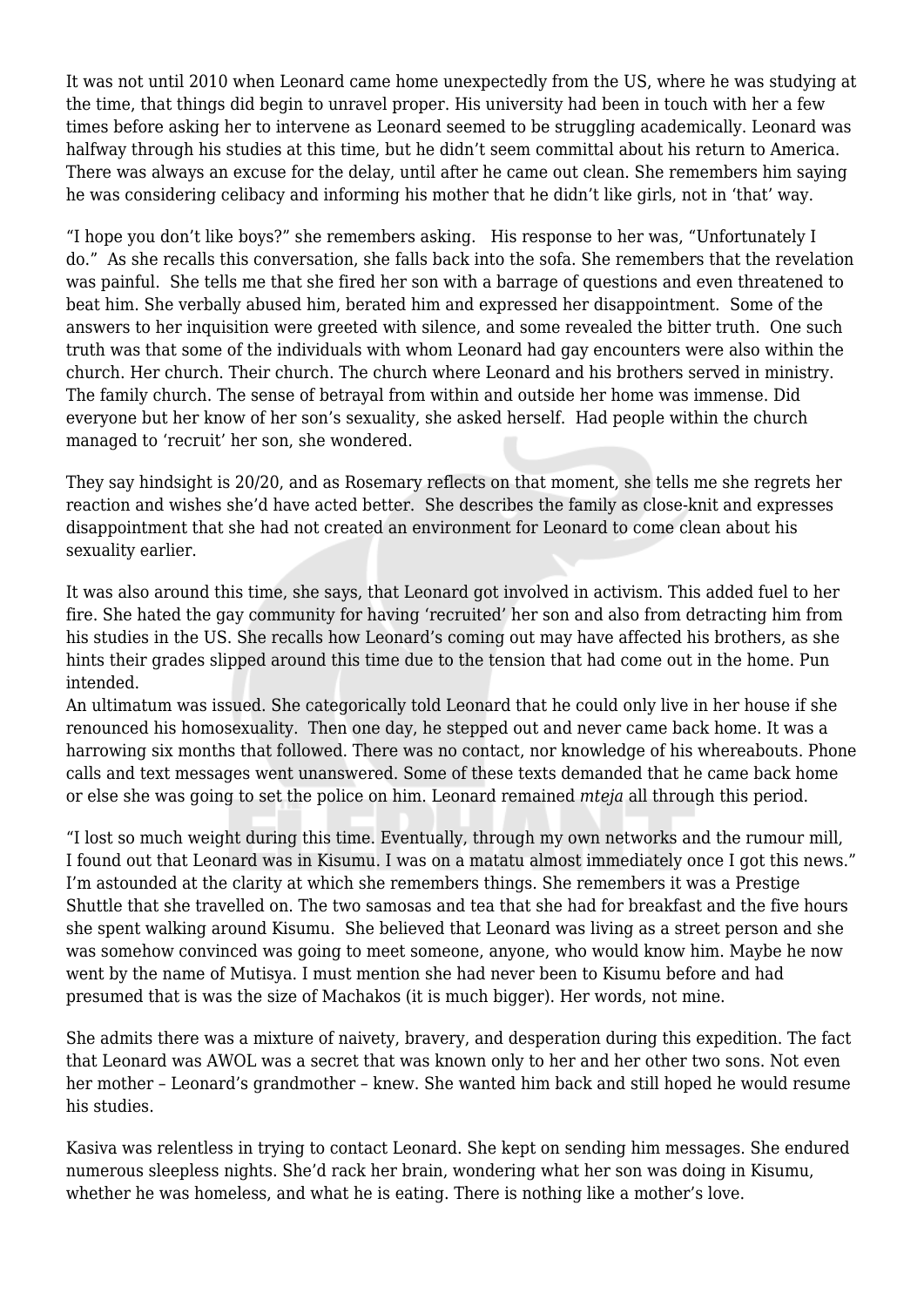"Mutisya's grandmother used to ask about him and when he was going back to the US. The bishop of my church would ask the same. I couldn't tell them that I didn't know where he was. I had to lie to them. I kept on telling them he is taking a break so that he could work on a project."

"There was a rumour already doing the rounds in the church that Leonard had been chased away from America because he was gay. I also started being blamed for making him gay. People were saying that it was my male friends who had abused Leonard, which is why he had turned out gay. There was so much hate!"

The wagging tongues and lack of support from her church led Kasiva to walk away from a place that she believed was a sanctuary. It didn't end there. On the home front, Leonard's siblings started questioning their mother on their elder brother's whereabouts. "They started telling me, if I had not been angry with Leonard, he would not have run away." Her voice now sounding pained.

The period of Leonard's absence accorded her time to reflect and ask herself some hard questions. Questions that made her think about his sexuality, her love for him, and whether she was going to live a life worrying about other people's opinions. Despite not being in communication with her first born, she religiously kept on sending him money. She was trying to reach out.

Kasiva looks at me squarely, tilts her head and with a seriousness in her eyes and tells me she prayed constantly for her son. Prayed for him to come back. She got her miracle when Leonard called her one day and informed her he was working in Kisumu. A reunion and homecoming were delicately agreed on. By this time, she had to come to terms with two things – Leonard's sexuality and his decision to drop out of university. Both were bitter pills to swallow for her because she had dreams for him once he graduated. Kasiva also realised that Leonard's coming out would also put her in the line of a lot of criticism and being ostracised. However, she knew full well that she was not going to go through another six months or more of mental and emotional torture.

"I realised I loved him. I always loved him. And I told him that I didn't look at him for who he slept with, but I looked at him as my son," she recollects. She wanted her son(s) to be able to approach her with anything. In true Kasiva form, she laid down the questions again. She even asked Leonard whether he was dating. At the time he wasn't, but she remembers him telling her that he'd let her know if there was anyone on the cards.

As I sat there listening to Kasiva, I remembered another friend who came out to both her parents and both were in full support of their daughter's queer identity. There are many queer Kenyans who crave that kind of support from their parents or even friends. Unfortunately, the Kasiva's of this world are still few and far between. I marvelled at Kasiva's 180-degree turn. Their relationship is warm, Leonard is now her right-hand-man, her go-to-guy and more importantly her friend.

In accepting Leonard, Kasiva wonders what she was really scared of. Was it because he chose to drop out of school or was it about his sexuality? Was it because of what people would have thought or had her worst fear been realised? Did she blame herself for the many 'red flags' that she ignored?

Kasiva and Leonard's journey is a blend of the biblical prodigal son without the demand an inheritance (and with a mother instead of a father obviously), but a request for acceptance. It was like the runaway Jacob getting back to his father Isaac or Joseph reuniting with his father Jacob. In 'finding' her son, Kasiva opened herself to a whole new world of activism and a whole new community of friends.

However, this has not been an easy process for her. This has exposed her to the politics of the queer community, which at times left Leonard holding the short end of the stick because of his work in the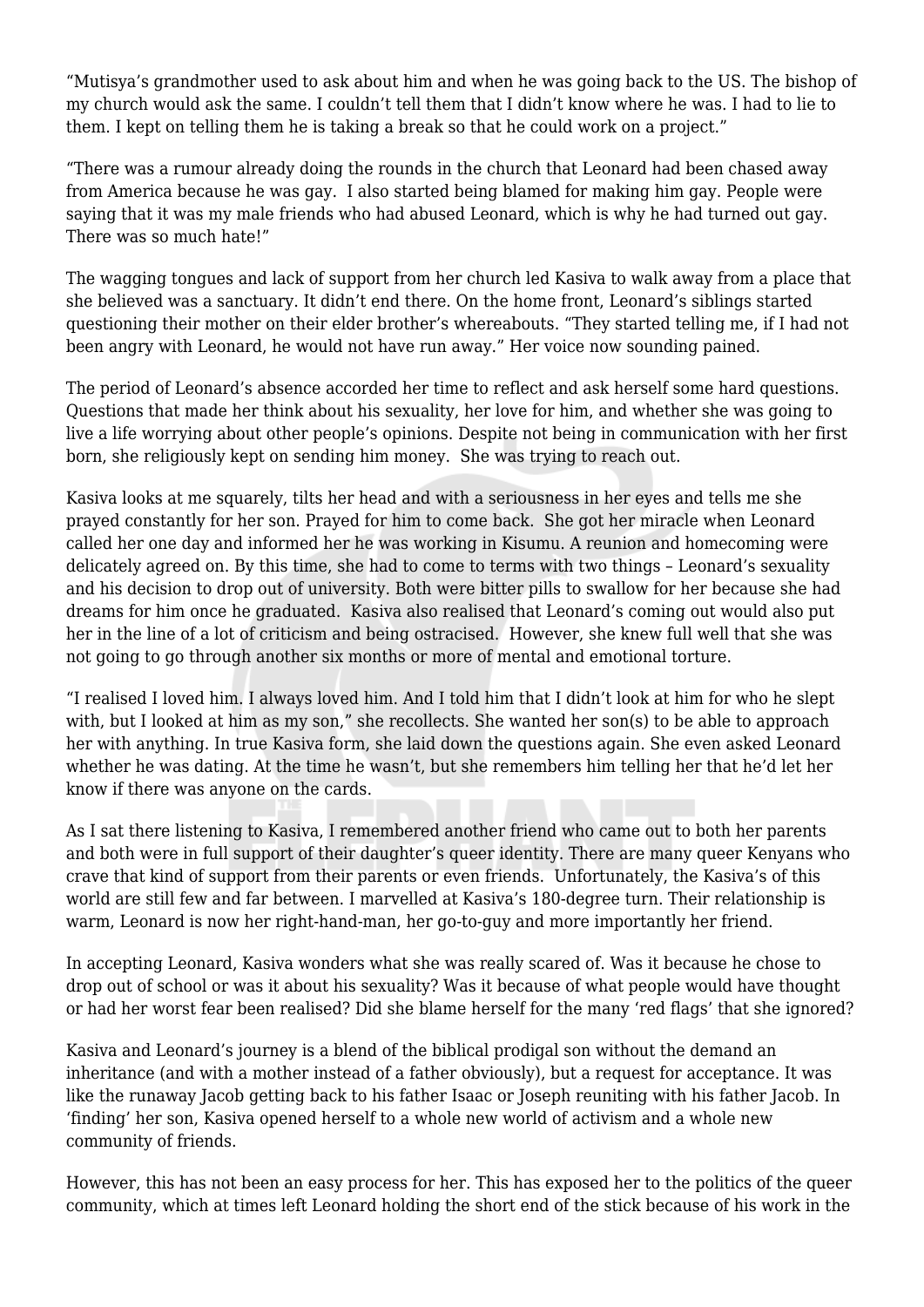activists' space. In those initials days, she admits that her feelings towards the gay community swung like a pendulum.

I learnt at a conference a few years ago that when an African comes out as gay/queer, they come out with their whole family. With Leonard's sexuality being an open book now, and with him being back home, the rejection squarely kicked in. Kasiva was ostracized by relatives, friends, neighbours, church members, fellow business people, the whole lot! She had not realised what she had signed up for by openly standing in support of her son. She also feared for her family's security at the home in the Dagoretti area.

"Nobody wanted to identify with me. I would go to the market to buy vegetables or to the butchery to buy meat and the moment I would turn my back, people would start laughing." The pain stigma returned anew, this time, worse than those years ago with her sister.

In the years gone by, her relationship with Leonard has grown from strength to strength. "I am so happy that he came out as gay and decided to live as a gay man in Kenya. I'd be more worried if he came out as gay and he was away from me. I can see him happy, I can check on him and I have been able to see him transform.

"I'd like to encourage parents to embrace their children. Talk to them about what they feel about their orientation; let's be open to our children. Let us not put barriers to communication."

Kasiva has severed relationships with individuals who seem spiteful towards her and her children. The accusations have been levelled at the whole family, insinuating that they are in the business of recruiting young people into homosexuality.

"I wish we could have honest discussions within our churches. My bishop has been supportive of me, even calling me during the absence to find out why I had kept away from the church," she says. "The problem, I think, is with the congregants more, the ones who are trying to prove they are 'holy'."

The church still plays a pivotal role in Kasiva's life. Her faith has become more personal. "We need to practise what we preach, we need to practise love, preach love and loving everyone and not judging anybody. We do not know until such a time when God comes who is living right and who is living wrong."

Kasiva doesn't trust easily. She has now kept a handful of friends and I understand why. She has been betrayed too many times. When things were really rough, the only people who stood by her were Leonard's siblings. She would break down before them often. Those were days she didn't have the energy to face her fellow hustlers. It was too much. I sense that she is still grappling to understand how individuals whom she called friends or relatives could burn her at the stake because she had a gay son.

"Let's be honest. We are not all the same and let us not hate people who are different from us," she says. "All families are not perfect, even those with a father and mother. There are families that can have also gay parents. Let us be willing to judge and accommodate the other person. Let's try and understand that we are not all equal."

Kasiva knows that she is not the only gay parent in the village. She and another fellow mother occasionally check on one another. However, she knows that there is more than she can offer. She would love to start a support group to help parents understand and come to terms with their children's sexuality or identity.

She urges parents to be more open-minded and to recognise that there are many forms of love that